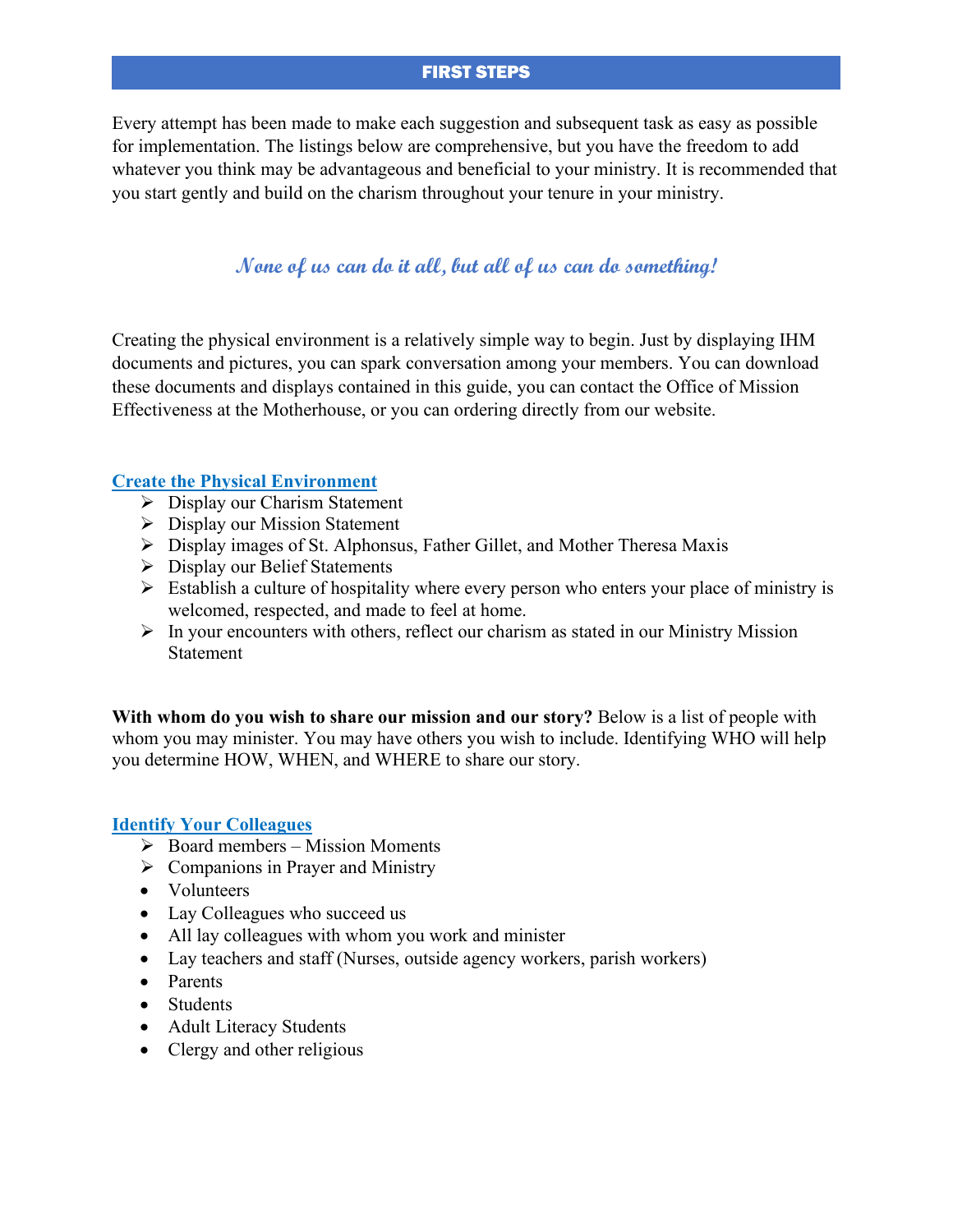## FIRST STEPS

#### **First Steps**

- Focus on the charism must be intentional and consistent; this is the most effective method
- Build strong relationships between and among all members
- The focus needs to be on "who we are" more than "what we do"
- Establish and use a common vocabulary when communicating the charism and the mission
- Rediscover your ministry Core Values and build on them; they are the manifestation of how we live the charism
- Build charism into the mission statement
- Be aware that all your lay partners may not be of our faith, may not be with us long-term. Be intentional about defining charism for them as well as Fidelity, Love, and Creative Hope from our frame of reference
- Charism stated clearly in Strategic Plan

#### **Instruction on Charism**

- Retreat at beginning of the year focused on charism
- Parent orientation meetings
- Opening Staff/Teacher orientation
- Deliberate conversations with prospective new hires; lay the foundation for what is expected
- Deliberate and consistent conversations with lay partners, students, and volunteers
- Power point presentations at faculty, parent, board meetings

### **Methods of Invitation to Share the Charism**

- Visual displays everywhere
- What does Love, Creative Hope, and Fidelity look like in practice
- Help make connections
- Tell the story consistently, establish a charism culture
- Make charism part of every meeting and retreat experience
- Use special days, core celebrations such as Founder's Day, Dec. 8<sup>th</sup>, Feast days of patron saints
- Awards in the name of Theresa Maxis, Father Gillet, St. Alphonsus, etc.
- Use morning, afternoon, evening announcement, newsletters, emails, and other communications
- Website postings and testimonials
- Display artifacts
- Heritage week celebrations
- Connect with and work with other IHMs
- Survey/questionnaire to lay partners, parents, etc. asking them to comment on how they see the charism visible
- Take time at board and advisory meetings for a "Mission Moment"

#### **Celebrating Charism/Sharing IHM Practices and Customs**

- Make Alphonsian Spirituality a part of instruction: Crib/Cross/Eucharist
- Link daily prayer and Alphonsian spirituality
- Build on the Nativity Scene in whatever way you can